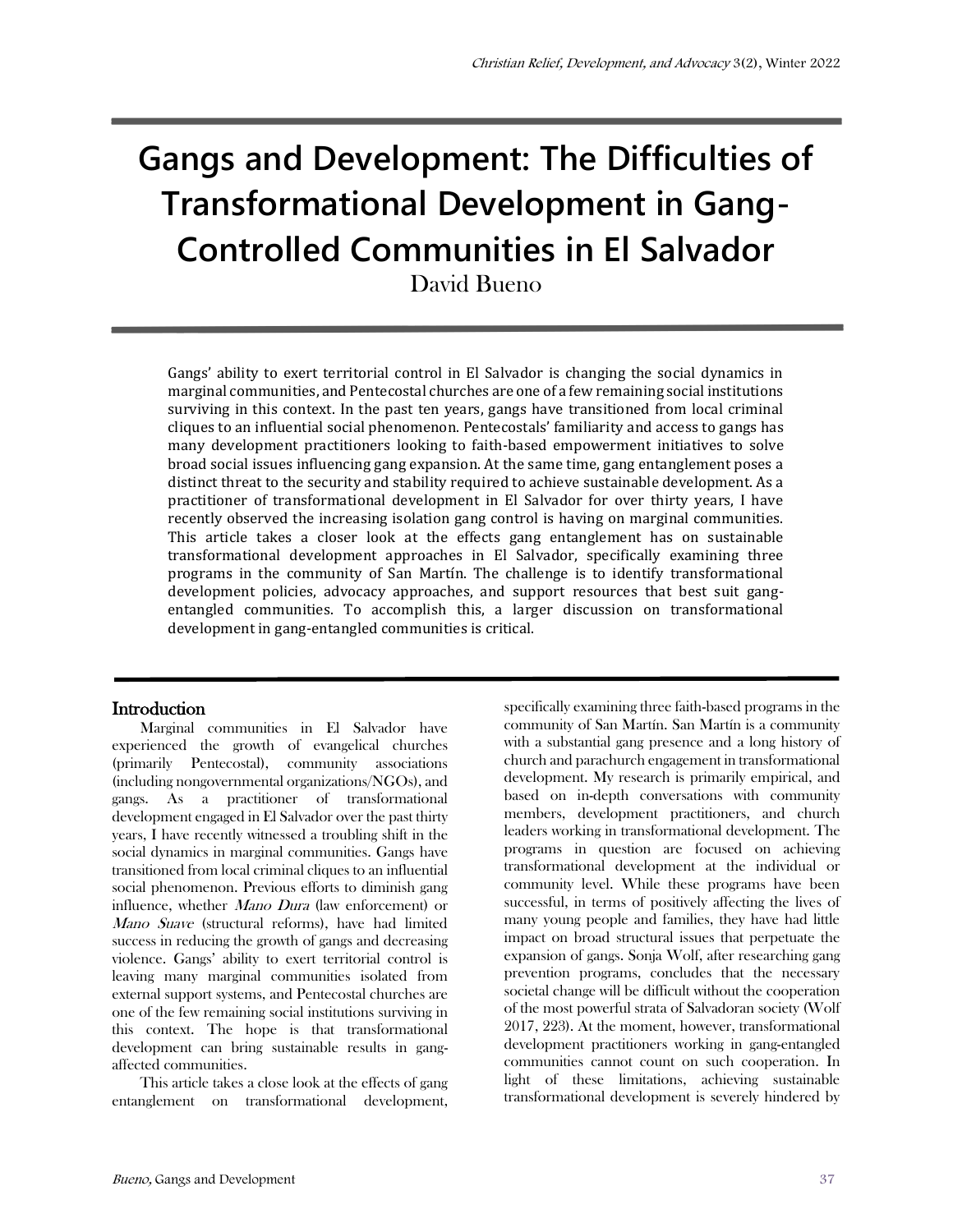gang-created insecurity and instability. The challenge is to discover how transformational development can best be achieved in gang-entangled communities.

## Transformational Development in Gang-Entangled Communities in El Salvador

The challenge for many community initiatives is that gang control makes the long-term prognosis of a better future untenable. Sustainable socio-economic development requires a base level of security and stability. Paul Collier suggests creating a policy environment at the international level that encourages economic growth and good governance. If these measures fail, then the use of external force may be required to ensure stability (Collier 2007, 124). Unfortunately, both these measures have been applied to no avail in El Salvador. Both heavy-handed police tactics and subsequent structural social adjustment strategies have not mitigated the growth of gangs (Wolf 2017). Desperate for results, many are turning for answers to local churches.

The connections between gangs and Pentecostals have been well-documented in Brenneman's book, Homies + Hermanos. For example, he explains how one of the only ways gang members are allowed to leave the gang is through religious conversion. Brenneman explains how ex-gang member converts found Pentecostal evangelicalism to be both advantageous and effective (Brenneman 2012, 16). Despite the power of these conversions, the prospect of leveraging these relationships to achieve greater societal change is improbable. The current dynamics between gangs and faith-based communities expose the practical limitations to achieving sustainable transformational development. Practitioners of transformational development in these environments are experiencing a regression toward addressing basic needs, and longterm community objectives are threatened by the insecurity.

In gang-controlled communities, common-good initiatives require gang consent, or minimally, gang indifference. Independent of what community leaders determine, the gangs' need for control overrides common good objectives. For example, in the community of San Martin the community water system is on the verge of collapsing. Technicians and water committee members are unable to access certain communities controlled by the gangs. Yet collaborating with gangs to sustain the village water system is problematic on many fronts. Any arrangements with the gangs come without guarantees, and further legitimize their authority. It also begs the question of who is transforming whom? Church and community members face the difficult reality that gang control creates an environment unsuitable for their vision of the future.

#### Evolving Gang Dynamics

The degree of influence by local gangs in the marginal communities of El Salvador has been a major development over the past ten years. Something is changing in the way gangs operate, and it is altering the power structures in marginal communities. Gangs are evolving from Los Angeles-style neighborhood cliques to a broader national phenomenon. The common narrative that gang members are disenfranchised young people motivated by criminal enterprise has been challenged by criminologist Steve Dudley. Dudley's years of research on MS13 gangs lead him to suggest that the biggest motivator for gang affiliation in El Salvador is not criminal enterprise or money, but rather social connectivity and a sense of belonging. Dudley argues that as criminal enterprises, gangs are relatively unsophisticated (Dudley 2019). Yet despite their relatively small budget, they have grown in size and influence throughout the country. Dudley also points out that no matter how hard previous governments have tried to undermine gangs' financial support systems, the gangs keep multiplying. Dudley concludes that gang issues in El Salvador are not going to be solved with law enforcement tactics; they must instead be addressed at a societal level.

The changes in gang behavior over the past few years are a bit of a paradox. At one level gangs are becoming more inclusive groups that have reduced entry barriers and offer more levels of affiliation. For instance, not all new recruits are required to submit to a thirteen-second beatdown to join the gang (Insight Crime 2021). These original requirements may still exist at higher levels of gang leadership, but new recruits can opt for less committed levels of engagement. Young people can fulfill entry-level functions, like being neighborhood sentries, without being full-fledged gang bangers. Many new recruits are also instructed to avoid getting tattoos or other gang markings, so as to be more inconspicuous. This broader approach seems to contradict the fact that gang control of the local community has become more exclusive. Access to their communities is closely monitored. Their internal organization has improved to the extent that gangs now manage national networks to vet outsiders. As gangs grow in number, become better organized, and gain territorial control, their influence increases.

The turf war between 18th Street gangs and Mara Salvatrucha (MS) is not simply about neighborhood pride, but about controlling strategic territory that ensures safety and creates opportunity. What role government, police, and organized crime play in this battle for territory is still unclear. There are indications that gangs leverage territorial control to create alliances at the highest levels of national authority. For example, a recent article in the Salvadoran newspaper El Faro describes how gangs manage to influence elections by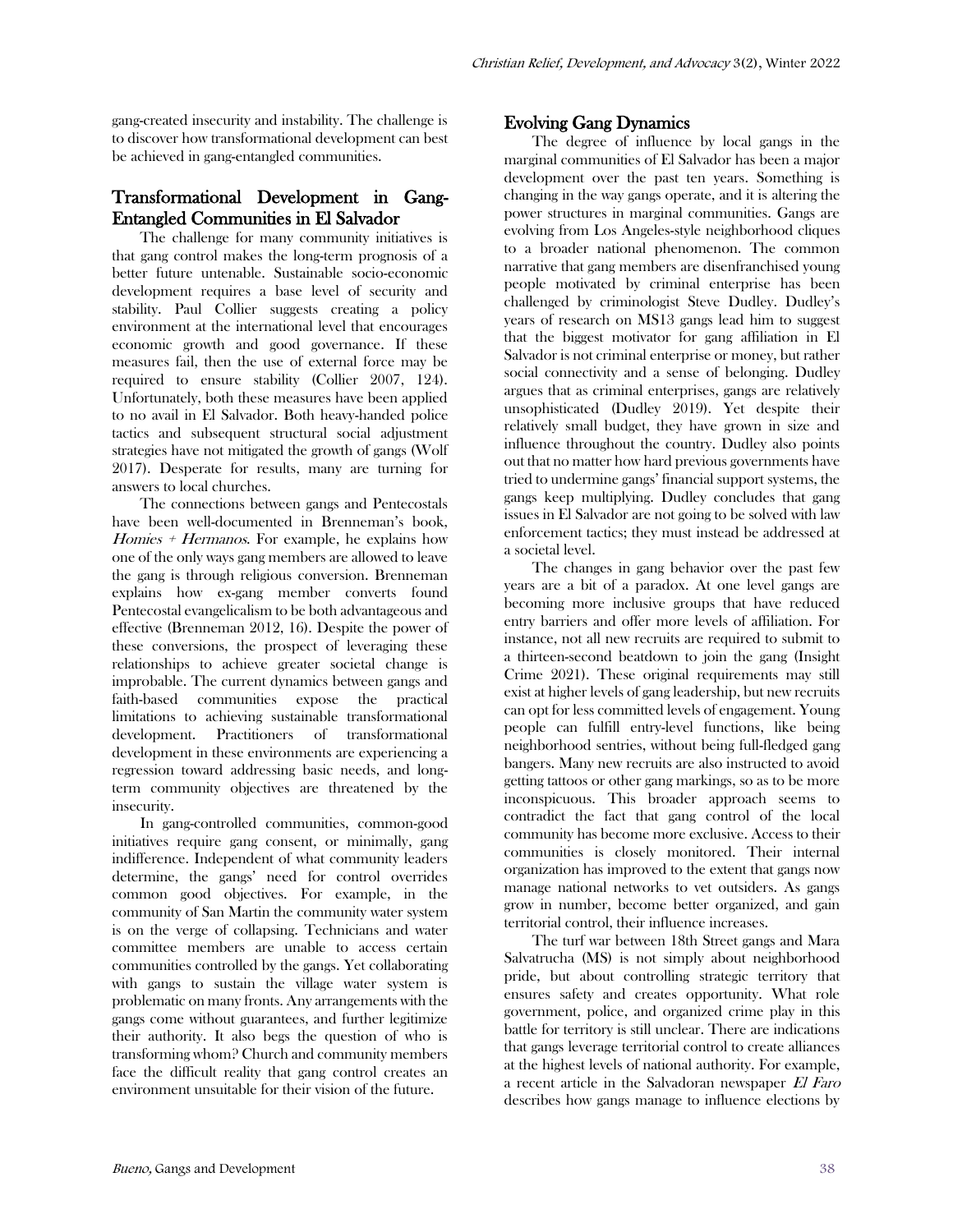controlling access to heavily populated marginal communities (Martínez and Valencia 2018). There are also signs that gangs are leveraged by more sophisticated players. Dudley points to the fact that during the recent COVID-19 pandemic much of the government aid in many marginal communities was delivered through the gangs (Dudley 2019). Regardless of who is leveraging whom, gangs now boast of determining elections, having connections at every level of society, and operating as a parallel security force in marginal communities. In such a context, transformational development efforts cannot ignore gangs' growing influence.

## Local Pentecostal Churches and Gangs

The role of the local church in shaping a better future is a foundational aspect of transformational development, but in El Salvador's marginal communities, the church's relationship with gangs is complicated. Not surprisingly, these social groups overlap in many areas (*The Economist* 2018). Manuel Vásquez highlights how the same conditions that make joining a Pentecostal church appealing to the poor also make joining a gang appealing to disenfranchised young people (Vásquez 2003, 134). Stephen Offutt's application of social entanglement theories reveals the complicated environment in which church and gang members are connected by familial, economic, and social relationships (Offutt 2020). Both churches and gangs create patrimonial communities that help address feelings of isolation.

It is important to highlight that there are varying degrees of gang entanglement. Churches in marginalized communities most affected by gang control are typically small (100 members or fewer) neighborhood churches that belong to traditional denominations. The degree of entanglement is correlated to physical location and extended history in the community. For instance, churches in residential neighborhoods have to abide by strict gang protocols, such as driving with windows down or paying "renta" (protection fees). Emerging independent churches, however, are typically established in areas zoned for commercial use. Pastors and congregation members enter and leave these churches more freely. In tightlycontrolled communities, gang consent is required for any non-local to enter.

Another important distinction is that the familiarity between Pentecostal churches and gang members does not imply that the relationship is of mutual consent. Pentecostal churches are also constrained by gangs' territorial controls. Luis Huezo Mixco has noted that Salvadoran Pentecostalism contributes to the "dynamism of the special," which creates a paradoxical similarity to the gangs, whose worlds overlap and place them in tension (Huezo Mixco 2020, 231). Pentecostals are entangled with gangs, but are by no means coconspirators in a new social order. They share an ecosystem that facilitates the growth of both Pentecostal churches and gangs, but their ability to coexist is precarious. Pastors must decide whether to accommodate gang authority or risk the consequences. This is a deviation from the past, when the margins of society provided less contested social space for Pentecostal churches.

In a previous article (Bueno 2001), I identified the margin as a place of refuge, an environment conducive to the development of alternative support structures critical for a local expression of faith and community. The Pentecostal movement's cacique style leadership, autonomous organizational structure, and Holy Spirit empowered moral authority have all been integral to building local capacity. Today, however, marginal communities are not conducive to building and sustaining alternative support systems. Pentecostal evangelicals who once sought independence from a restrictive macro social system are now looking for external support to help address the insecurity and violence that affect their communities. Pentecostal churches and gangs share an increasingly hostile margin, and surviving has required new methods of adaptation.

R.R. Reno (2019) describes the postmodern crisis that contributes to the emergence of nationalism, populism, and other strong loyalty-based affiliations. His work focuses primarily on the Global North, but has relevance on the emergence of both gangs and Pentecostalism in El Salvador. Reno describes society's current crisis as a disquietude born of homelessness. "We distrust the social system as ineffective, economies as volatile, and political institutions as self-serving. We climb without safety nets, there is no stability, no rest – no home" (Reno 2019, 103). Reno proposes that in an unstable society the emergence of what he calls "strong gods" is predictable. The perennial up-rootedness of the human condition – and the homelessness intensified by modernity – magnifies the craving for strong loyalties and conceptions of truth (Reno 2019, 105).

Strong beliefs and loyalties can be useful for restoring identity, but can also lead to distorted and destructive ideologies. Gangs view disenfranchisement as arising from the lack of money, power, and respect. All may contribute, but when the solution is loyalty rooted in fear, and control based on violence, these strong gods become oppressive. For Pentecostals, the crisis begins with the condition of the soul. "Cast out of Eden, we are always homeless" (Reno 2019, 105). Pentecostals look to restore their identity through a process of salvation and sanctification. Bryant Myers points out that a major reason why charismatic and Pentecostal Christians are the fastest growing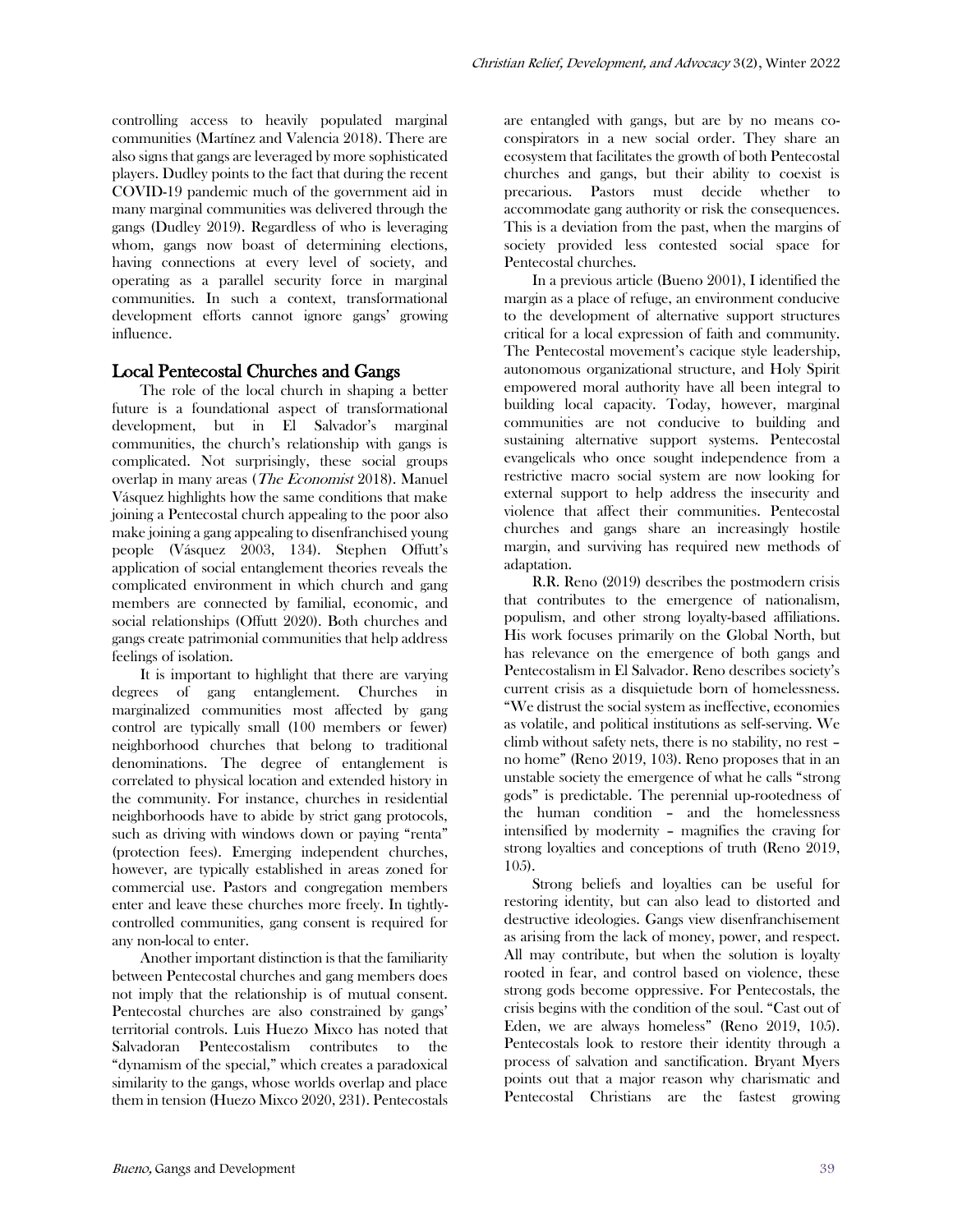expression of the church today is that they have an answer for whose god is more powerful (Myers 2011, 10). Gangs and Pentecostals both yearn for strong gods that provide a sense of belonging, but their methods of operation could not be more different. Gangs' use of violence, drugs, and satanic imagery is suspiciously counter to Pentecostals' nonviolent, austere, and Spiritfilled ways. Still, gang preference for "genuine" converts does not suggest some simple form of youthful rebellion, but rather that the violence they embrace must be attributed to a more profound darkness born of fear, abuse, and neglect.

Pentecostal churches cannot individually address and/or manage all the social ills fomenting gang proliferation, and coexisting with gangs is increasingly difficult as gangs gain greater control. Most pastors and church members strive to maintain cordial relationships with gang members, and do their best to avoid direct confrontations. While community-based churches, comprised of the poor and marginalized, have the potential to influence gang members, they are also the most affected by the gangs. Pentecostal churches in these communities have the daunting challenge of being a refuge from and for gang members. The recent killing of an Elim church pastor by gang members underscores the volatile nature of these environments (Alfaro and Marroquín 2021). Despite a growing realization that coexistence with gangs is hardly sustainable, most churches still instinctively embrace a cautious approach to social engagement.

## Pentecostal Churches and Social Engagement

As communities become more affected by gangs, will Pentecostals move beyond their traditional focus on individual salvation to begin addressing structural social issues? The general perception is that Pentecostal churches' influence in public discourse is still not representational. Some large independent churches take a somewhat active role in voicing concerns about current conditions, and many Pentecostals participate individually within broader social institutions. Yet a collective approach to social action is still limited. Pentecostal churches' social engagement is mostly private and local.

A recent thesis by my brother, Ron Bueno, cofounder of ENLACE, raises the question of whether social action among Pentecostal churches in El Salvador is a "contested ritual" (Bueno 2019). His work, primarily among rural and semi-rural Pentecostal churches, reveals resistance to social engagement at many levels. He notes a general hesitation when it comes to getting involved with issues that seem political or embrace the broader community. For example, joining the local ADESCO (government sanctioned community association) is contested by traditional Pentecostal churches. R. Bueno describes the current

process that pastors use to ritualize, like adding prayer or evangelism, to justify social action. This approach creates "contested rituals" by reticent church members who are trying to avoid secular entanglement.

In the early 1930s, evangelical churches (predominantly rural) had few options other than to build suitable socio-religious structures in the less contested margins of society. David Martin describes this tendency as a "haven" from society (Martin 1990). By creating alternative social structures on the periphery, they were able to avoid the contentious public square dominated at the time by a triad of power; a military state, the Catholic Church, and wealthy landowners. The goal of being a separate and holy people with a strict code of behavior was not intended to have a broad appeal. "True Christians" chose the narrow path, which, by definition, made the rise of a popular movement unlikely. Pentecostals, however, understood how empowering a direct experience with God is for those who feel forsaken. What was not foreseen, even by most Pentecostals, was how many people felt marginalized. For Pentecostals in El Salvador, isolation would not be a long-term strategy. By the 1950s, Pentecostals had begun to adopt more evangelistic social outreach strategies aimed at church growth.

In the 1980s, a division between urban and rural social perspectives became more evident. As the economy transitioned from agrarian to industrial, urban areas began to grow. In the urban context, Pentecostal churches gained traction with working and professional middle classes. Pentecostals began to develop schools, universities, and clinics that provided alternatives for underserved communities. At the same time, most churches in El Salvador's rural and marginal communities remained relatively poor and small. Recent estimates indicate that 33% of Salvadorans live in conditions of extreme poverty, of which the majority are found in rural areas (World Bank Group 2021). In contexts with limited resources, Pentecostal churches tend to favor internal approaches to holistic ministries. It stands to reason that communities directly affected by crime, poverty, and marginalization would prioritize the needs of the congregation instead of broad social issues.

By the 1990s large independent neo-Pentecostal churches began to emerge and exhibit greater economic and social influence. Concurrently, international aid and evangelical parachurch organizations also began to proliferate. Social programs that emphasized community engagement received support from external parachurch organizations. Many Pentecostal churches independently established partnerships with aid organizations to implement social programs directed at the broader community. Many schools, clinics, and childcare initiatives were established in marginal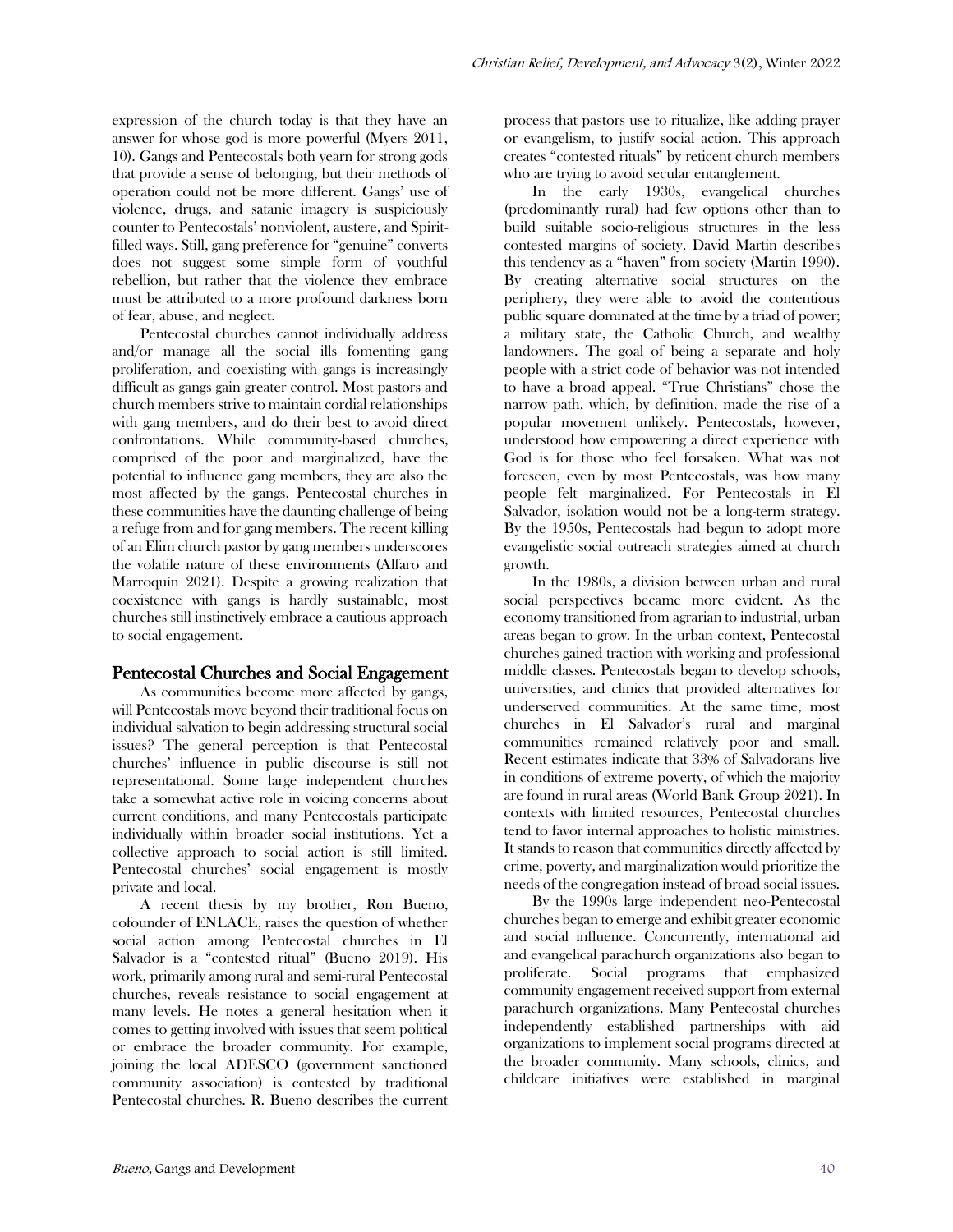communities with the support of international aid organizations.

In the 2000s, gangs began to appear in marginal communities heavily populated by Pentecostal churches. Gangs were initially viewed by church members as a public nuisance that could be mitigated with a strong police presence, but by 2010 it had become evident that larger social forces were at work. Managing the social effects gangs have on their communities is a challenge most pastors and church members are not equipped to confront. Instead, pastors and church members in gang-dominated communities apply their theology in a format akin to moral triage, negotiating principles of holiness and righteousness under conditions of extreme duress. One youth pastor I interviewed expressed how conflicted he is by the gang situation in his community. "It is hard not to feel compassion for young gang members who have routinely been left exposed by their families, society, and even their own gangs. Yet the gangs' use of violence and fear to control the community is a direct threat to the church and its members" (Youth Pastor, September 24, 2021).

On the margins of Salvadoran society, law and order are no longer provided by the public authorities. In heavily entangled communities, gangs and community members are left to negotiate their own rules of engagement. The police and military are viewed with distrust, and stories of gang infiltration become more common. Without a clear understanding of who is in control, especially in marginal communities, churches are even more reluctant to develop strategies that rely on government support. Not knowing whom to trust makes broad social collaboration problematic. At present, the moral imperative for churches is to survive rather than thrive.

# Pentecostal Churches as the Solution for Gang Domination

In scenarios typical of the Bible's David and Goliath story, small, poor, and increasingly isolated Pentecostal churches are asked to solve the growing social problems that perpetuate the growth of gangs. We seem to be at the end of a development cycle in which macro-level structural adjustment policies turn their attention back to local empowerment strategies. This is not an ideological shift, but rather a pragmatic attempt to pivot toward more effective ways of addressing the growing gang problem. As described previously, Mano Dura (law enforcement) approaches have not been effective in reducing the expansion of gangs. In the wake of these failures, government and international organizations began to focus more resources on structural social change policies.

Based on World Bank data, Stephen Offutt points out that from 2013-2021 El Salvador received well over

\$1 billion in foreign aid (Offutt, Forthcoming, 240). While not all the funds specifically targeted the reduction of gangs, it was the express belief of the government and international aid organizations that changing the structural conditions of society, by creating a thriving economy and good governance, would mitigate gang membership. Offutt describes "a crowded field of actors involved in gang prevention efforts in El Salvador. Multilateral organizations, national governments, and humanitarian organizations, all seeking, and willing to fund, solutions" (Offutt, Forthcoming, 239). And yet, local and international macro structural efforts to improve El Salvador's political economy have not stemmed the growth of gang influence in El Salvador. Many Christians are not surprised.

Bryant Myers asserts that modern worldviews – materialistic, technocratic, and technology-reliant – do not include spiritual elements that can help the poor (Myers 2011, 45). This view seems to ring true in El Salvador. The experience with gangs has exposed the limitation of materialistic approaches. There are signs that international aid organizations are increasingly open to faith-based solutions. For example, the Moody Foundation received a glowing endorsement from Marcy Sanchez (director of narcotics and legal compliance for the US embassy) at the inauguration of "Vida Libre," a faith-based gang rehabilitation program. Kenton Moody (Pentecostal missionary and founder of Moody Foundation) echoes Myers' sentiment that the challenge is for Christians to come out of our selfimposed exile and contribute our faith material to the conversation (Myers 2011, 45). The local church as a key player in transformational development is currently based on its familiarity and access to gang-entangled communities. The challenge is to determine if local churches have the capacity to free their communities from gang control.

# Defining Transformational Development

For many Christians engaged in social work, transformational development approaches have guided our efforts. And yet, understanding how transformational development can help marginal communities disentangle from gangs is unclear, partly because there is no definitive path to social transformation. Wayne Bragg argues that transformation is the best biblical term to describe a Christian view of development. Bragg's paper is not a development theory per se, but a list of characteristics of transformation, each a transformational frontier (Myers 2011, 153). With his path-breaking book, Walking with the Poor (1999, 2011), Bryant Myers builds on Bragg's seminal ideas by consolidating and expanding the principles and best practices of transformational development that have now guided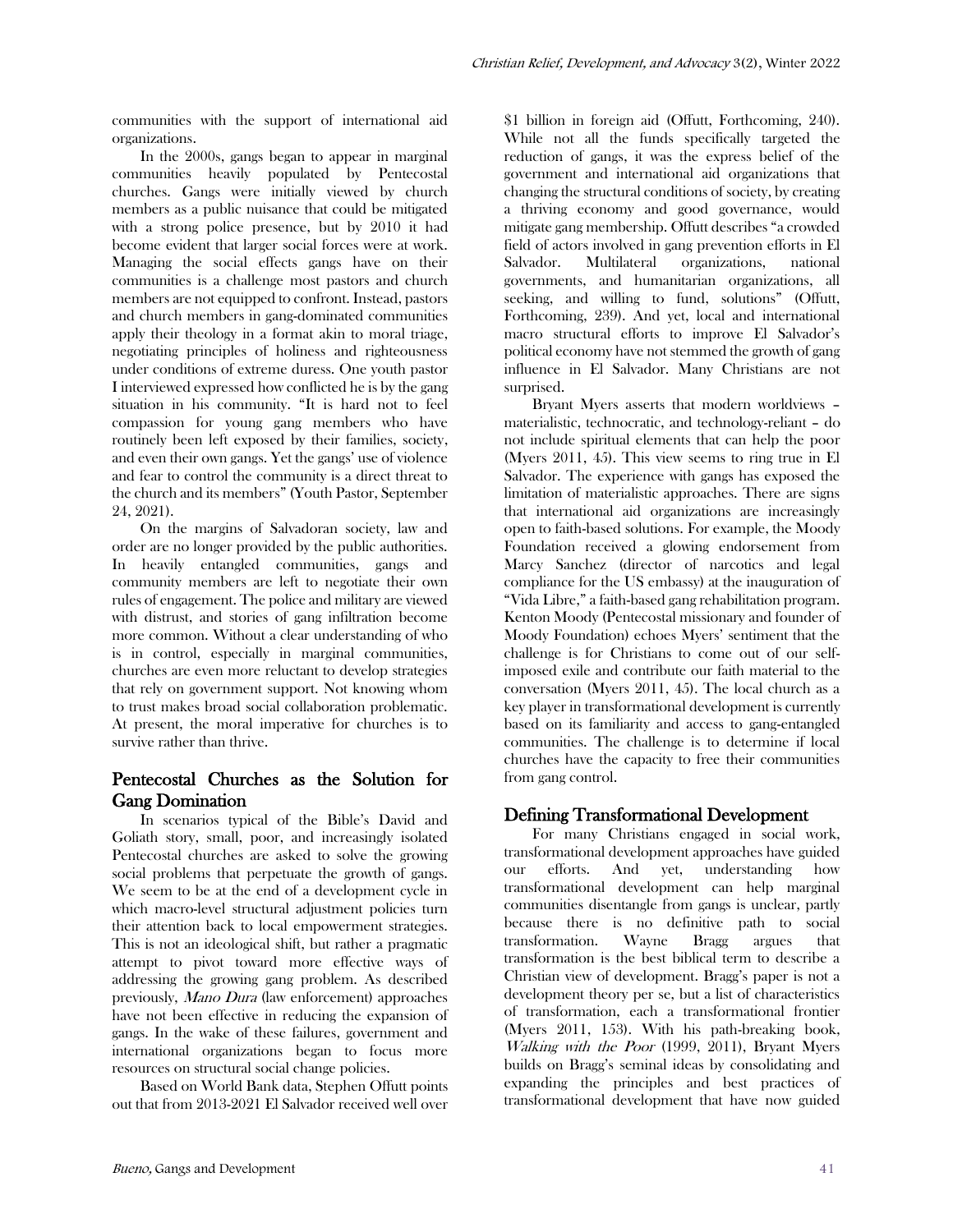many Christian NGOs since the turn of the millennium. This includes the NGOs I have worked with in El Salvador. Myers uses the term "transformational development" to distinguish it from a purely material connotation common to development. Transformational development addresses the whole of human life: material, social, psychological, and spiritual (Myers 2011, 3). For Myers there are several critical contributions to transformational development that only the Church can provide, especially the restoration of spiritual wholeness. The goal is to achieve a process of change (transformation) that restores our identity and vocation. A process that is achieved when we establish right relationships with God, humanity, and creation.

One big question emerging from gang-entangled communities, therefore, is what role local churches and parachurch organizations can play in achieving sustainable change. Myers defines sustainability in two ways: First, transformational development should end in a transition to sustainability, moving from dependence to independence. Second, the community's understanding of sustainability must include the physical, mental, social, and spiritual dimensions (Myers 2011, 193). This multi-dimensional approach to defining sustainability means we must evaluate the effectiveness of transformational development at both a structural level and a community project/program level. Achieving lasting results is contingent on developing support systems that enable communities continuously to build toward a better future; and on building the local churches' capacity to be trusted, continuing sources of moral influence that challenge the community's social values toward healthy and productive relationships.

The local church as a partner for transformational development is both a principle and a practical decision. Leslie Newbigin states: "It is surely a fact of inexhaustible significance that what our Lord left behind was not a book or a creed, nor a system of thought, nor a rule of life, but a visible community" (Quoted by Myers 2011, 191). Research by Gerard Clarke also calls attention to the practical fact that faithbased civil society organizations are major, if not the largest, contributors to social welfare in much of the Global South (Clarke 2006, 837). Poignantly, in gangentangled communities, the local church is one of the few remaining options to solving the gang crisis. Unfortunately, it is no small task, especially considering that local government and international aid organizations, with all their resources and expertise, have failed to resolve it. How the local church can fulfill this role is a concern for many practitioners engaged in transformational development.

Myers' framework for transformational development does not propose a one-size-fits-all formulaic approach, but rather suggests that if we take each frontier seriously, we can take another step toward a more comprehensive, holistic view of transformation. Building on Abhijit Banerjee's and Esther Duflo's work, Myers suggests that by avoiding simplistic diagnoses and listening more carefully to affected communities, we may understand the logic of their choices and possibly develop more effective policies to support their development efforts (Myers 2011, 40). By applying a suitable social learning approach to our specific fields of engagement, we can discover the best human future, which for Myers is the Kingdom of God. Myers concludes that, at the most fundamental level, the cause of poverty is relationships that do not work for human well-being, that do not allow everyone to flourish (Myers 2011, 295). This framework has guided church and parachurch initiatives in El Salvador, yet the recent increase in gang influence has left many development practitioners wondering if current transformational development strategies are enough to restore healthy community relationships.

Understanding how Pentecostal churches can address gang entanglement is more than academic research. It is an attempt to shed light on a critical conversation presently taking place among church leaders, development workers, and community members committed to being agents of transformation in their communities. Reflecting on how gangs have flourished in the shadows of the Church is a soulsearching exercise. In one such conversation, a pastor shared with tears how his son had been recruited by the gangs, and how devastating it was for him (Care Worker 2017). It is in such settings that a fuller, more authentic understanding of transformational development must materialize.

Gang-controlled communities in El Salvador pose a unique challenge to Pentecostal churches implementing transformational development strategies. There are two common and conflicting assumptions about the role Pentecostal churches can and should play in addressing gangs. First is the notion that because Pentecostals are present in gang-entangled communities they are ideally suited to be agents of transformation. Second, however, is the question of whether typically small, poor, and socially cautious Pentecostal churches in gang-entangled communities have the capacity or desire to address broad social issues. Required is an understanding of how gang control is affecting transformational development and vice versa. In the community of San Martín, both Pentecostals and gangs are active and have a strong presence. As Myers states: "It is hard to talk about how to continue the journey to where we want to go if we do not know where we are" (Myers 2011, 290). Right now, communities in El Salvador are increasingly controlled by gangs, so this is where the churches and parachurch organizations are and where we begin.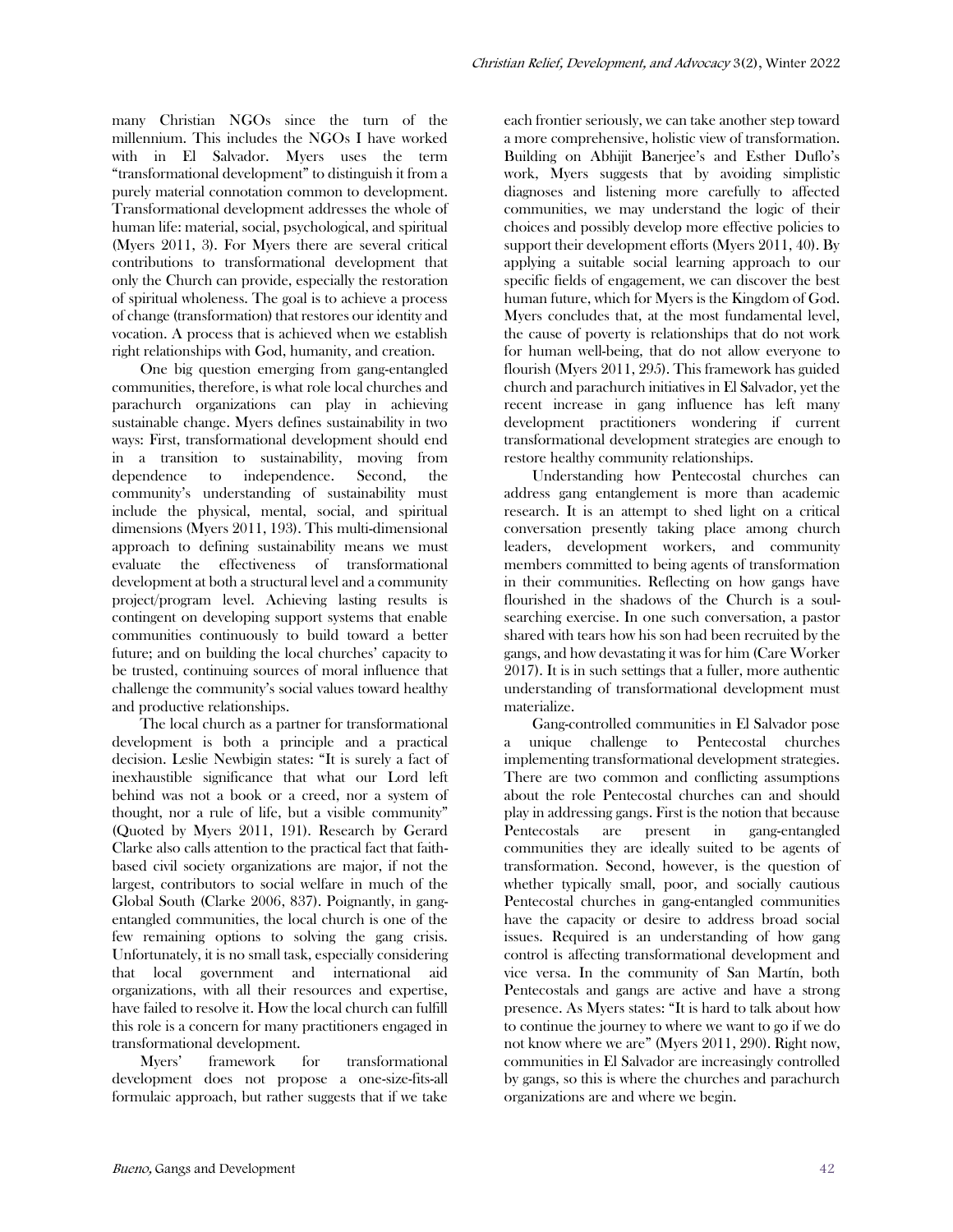## Transformational Development in Gang-Entangled Communities of San Martín

The following three examples in the communities of San Martín, a municipality in the capital city of San Salvador, highlight the conundrum of practicing transformational development in gang-controlled communities. San Martín has many characteristics of semi-urban contexts that are heavily entangled with gangs, like poverty, rapid growth, and crime. Its administration is divided into eight townships and thirty-seven hamlets. According to the government's projections, the population in 2020 was 92,027 (DIGESTYC 2021), a little fewer than 30% of whom are adolescents (ages 10-24). The gangs are already strong in San Martín, but this means that some 25,000 young people are at prime gang recruitment ages.

I have often heard it said, "Isn't it funny how day by day nothing changes, but when you look back, everything is different?" Initial conversations with community stakeholders regarding the influence of gangs echo this observation. My conversations with people who live and work in San Martín highlight one of the challenges with social learning approaches. It is difficult to take the time and resources needed to assess big picture issues when one is struggling to execute daily tasks. For instance, to the question of "How is the gang situation presently affecting your community?," the most common response was: "About the same as always." Residents in San Martín describe the gang situation with a degree of normalcy and accommodation. Yet, as the conversations progress, people begin to describe how gangs are increasingly gaining control and influence in their communities. They describe a context in which there are varying degrees of gang control, which dictates how much access and freedom they have in their communities. In some neighborhoods, gangs have complete authority, such that not even the police can enter. In most cases, the local inhabitants' movements are restricted and people have to adjust their behavior to coexist with the gangs. What they describe is not a static crime problem, but a community negotiating unstable social arrangements.

Communities are awakening to the realization that they belong to gang-controlled territories. The gangs have divided the country into territories controlled by numbers or letters. Numbers are areas controlled by 18th Street gang (18), and letters belong to Mara Salvatrucha (MS). Any unknown person entering a gang-controlled territory can be stopped and required to show their ID. If the address on the ID is from a territory controlled by rival gangs, the bearer is either deterred from entering or heavily monitored. The level of control also affects where one can work. A teacher who applied for a position at a school in one of these

communities was persuaded to look elsewhere, because she lived in a neighborhood controlled by rival gangs. Community members instinctively appreciate the realities of gang entanglement, but struggle to articulate a clear definition of their relationship with the gangs. Consider the example of a local Christian school.

### Christian Academy

The Christian school in San Martín has approximately four hundred students and was established in the 1980s by a traditional Pentecostal denomination. The director of the school is the son of a local pastor and a former student at the school. When asked about how gangs affect the school, he explained that in the initial stages of gang activity, the school was able to control gang incursion by screening out children involved in gangs. Parents chose to send their children to the school because it protected them from gang recruitment common in public schools. Now, as communities become more entangled, it is increasingly difficult to keep the gang element out of their schools.

Gang influence is no longer just about the students, but parents and neighborhood friends as well. There is now a second generation of gang members. A culture of fear permeates the whole community, because no one knows who can be trusted. "I have had students join gangs who are now in prison or have been killed, and I have also personally been affected by gangs" (School Director, September 9, 2021). Once, as a teacher, he was falsely accused of sexual harassment by a student who was dating a gang member. He asked the girl to stop talking on her cell phone during class. In retaliation, the student was instructed by the gang how to file a sexual harassment complaint. Three months later the charges were dropped due to insufficient evidence, but the message had been sent: do not challenge the gangs. Amazingly, he testifies of God's protection and faithfulness while awaiting sentencing in prison. He explains how he was protected by former students who had been imprisoned for gang crimes. His relationship with gang members in his community is complicated. He says it is an opportunity to influence, but it also comes with risks.

The school director cannot articulate clear protocols that guide his engagement with gang members, but he does point out that being known in the area is important. He describes how on one occasion the school milk supplier was detained at gunpoint by gang members. They were demanding an extortion fee. The director was informed of the situation and was able to negotiate his freedom. He explains that "when there is a conflict, I can sometimes approach the gang members if I know them or they know me. If I worked in a different community, I would not have the courage to confront gang members" (School Director, September 23, 2021). He explains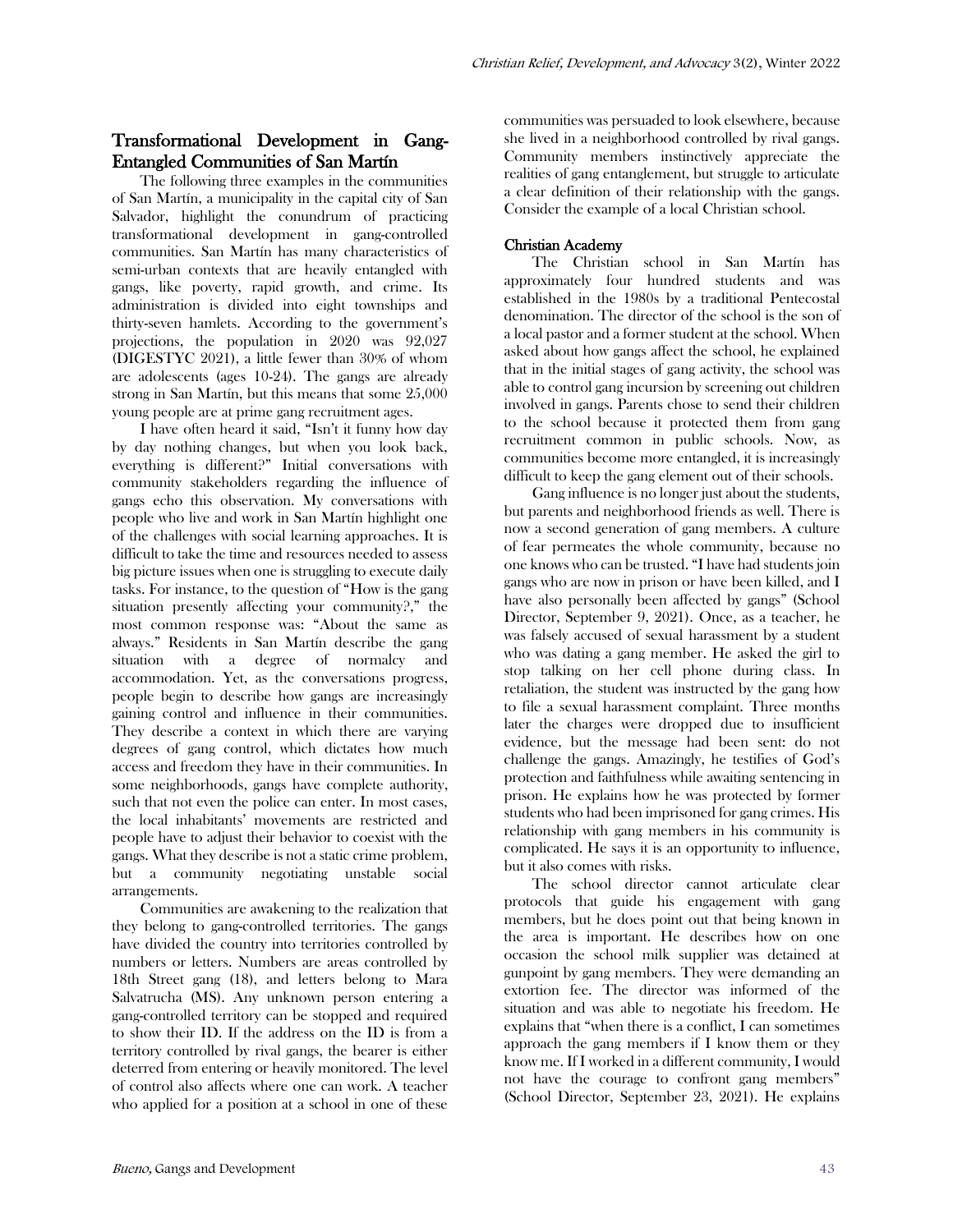that local credibility and a humble demeanor can provide some sway with gang members, but their response is not predictable and one should approach them with wisdom.

The school director proceeds to explain how and when he feels at liberty to approach gang members. "You can confront them with sound advice, and even preach to them about the ills of a gang lifestyle. To some extent, they expect that from a Christian, but it must be done in the right spirit. If you are condescending or threatening, you might not make it out alive." He believes that young people know if you're for them or against them. But he also points out that there are no written rules of engagement, and when you approach a gang member "te la tienes que jugar" (you roll the dice). In San Martín, troubled young people have gone from being neglected and/or bullied, to being feared and given preference. Gang members have gained the upper hand using intimidation, and the school staff are adjusting by using relational persuasion to the best of their ability to resolve conflicts that affect the school and its students.

The school director once mustered the courage to ask a favor from the local gang leader, who had been a childhood friend. He asked if he could paint over the gang graffiti on the school walls, but the gang leader said "I can't give you permission, because the younger gang members are crazy and wouldn't understand" (School Director, October 29, 2021). Gang leadership is a tenuous position that requires one to constantly engender member loyalty. The personal relationship the director has with the gang leader gives him a degree of accessibility, but there is a collective system that overrides their personal relationship. Gang organization is local and fluid. From the outside, gang organization appears chaotic, but gangs have unwritten rules, codes, and tactical procedures that preserve and guide the collective. As a collective, gang members have power, but as individuals they are highly exposed.

The gangs' ability to control territory is foundational to their growth and safety. Their ability to control who can access the community significantly hinders the school's ability to operate efficiently. The director states that school enrollment and attendance are down. "A student from the Altavista neighborhood had to drop out because it was controlled by the rival gang." "It is also hard to recruit new teachers if they're not from the community. Outside suppliers hesitate to provide the school with delivery services. Our community is considered to be in the red zone by service providers" (School Director, October 29, 2021). Many basic services, like internet, water, and electricity can go weeks without being repaired, because repairs require security measures. The school is becoming increasingly isolated from external support systems. The school still receives external subsidies for

scholarships, uniforms, and school lunches from charitable partners, but the ability to be self-sustaining is increasingly difficult in this environment.

The Director's concern for the young people in his community is evidenced by the risks he takes to serve his students and community. As a transformational development practitioner, his heart and capacity are what have allowed him to keep the school doors open. At times, he has been able to leverage his good reputation in the community to negotiate small concessions. His relationship with individual gang members is a local currency in San Martín, but it has its limitations. The school, as an institution, cannot negotiate general agreements with the gangs. There are certain gang principles they will not violate for anyone, and the volatile dynamics of gang organizations makes establishing formal negotiations impossible. For example, when the school tried to get permission from the gangs for the student who lived in Altavista to attend the school, they could not even determine who within the gang had the authority to approve it. Therefore, trying to establish common-good agreements with the gangs is challenging.

Despite the growing limitations experienced by gang entanglement, the positive effects the school, and especially by the director and school staff, have on young people is evident. The community's situation would surely deteriorate if the school had to close down. Without the school's positive presence in the community and the acknowledged benefits of education, the gang situation would certainly be worse. The real challenge arises when looking to the future. It is hard for the director of the Christian school and community leaders to envision a way out of gangentanglement on their own. The transformational development framework acknowledges the importance of structural and macro level approaches critical for creating sustainable conditions. What is not clear is how the director and the school can capitalize on their local knowledge and positive history to strengthen a more collective response to gang control. What is conceivable to them is a transformational development strategy that continues to shape the future by changing young people's outlook, while changing the broader social conditions affecting their community seems improbable.

#### Community Water Project

Another arena in which local development practitioners experience the challenges of gang entanglement in San Martín is the community water project. I interviewed the Program Coordinator of a Christian NGO that oversees the water project. The water system serves three townships in San Martín. The project originally served 1,200 residents, but is currently serving 750. At the moment, the project is limping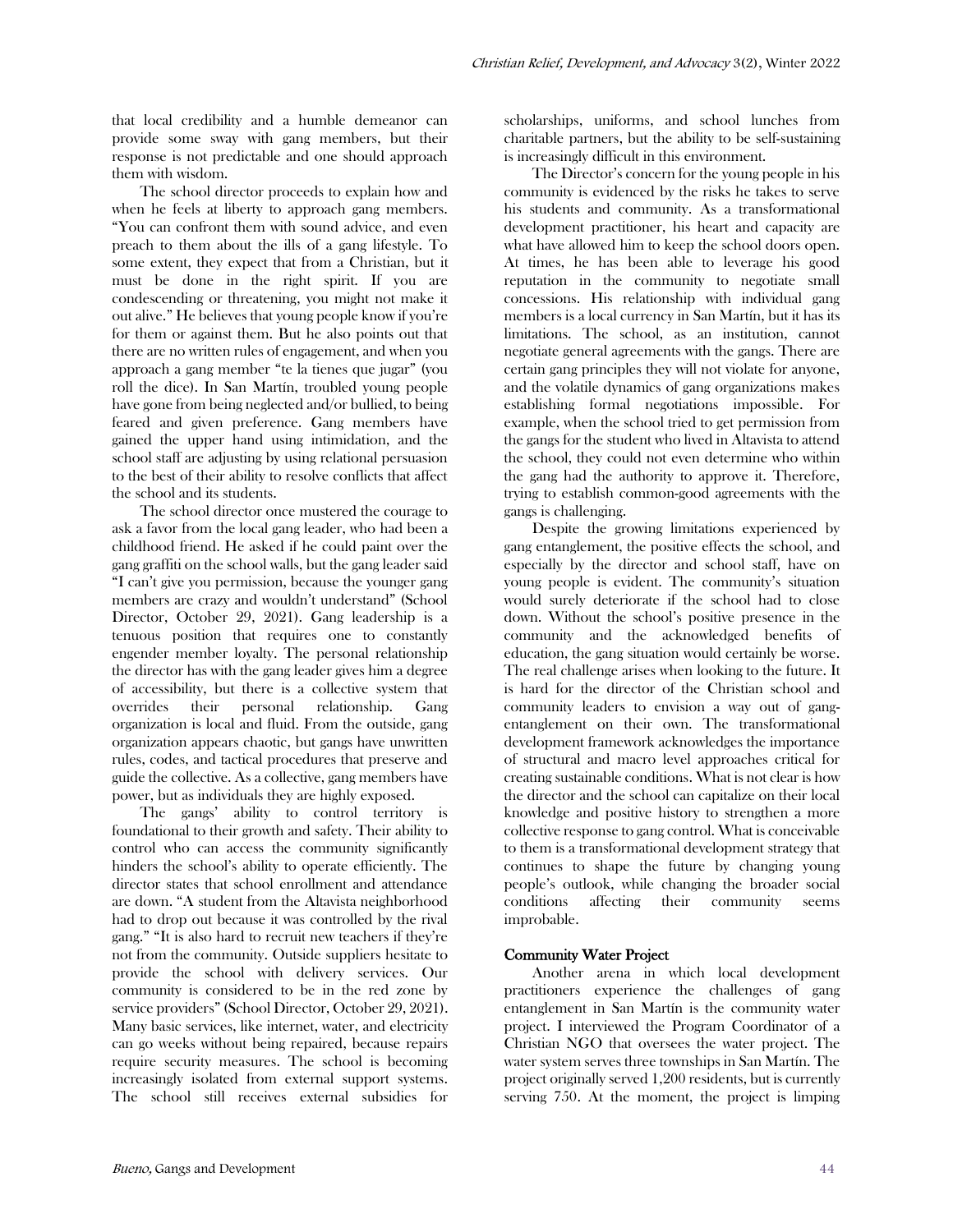along, and the future sustainability of the project is in jeopardy because of gang dynamics.

This water project was started in 2012 with the help of a Christian NGO. The project is called "El Milagro" (The Miracle), because for many years the national water authority had told community members that potable water in the area was not feasible. After years of desperately seeking to access water, the community finally attained the support of a Christian NGO and local mayor to sponsor the water project. The project's goal was to serve eleven communities in the area. It was completed in 2018, at a cost of \$1.8 million USD. The quota for each household is currently \$10/month, much less than the \$40/month people used to pay when the water was supplied by trucks. A water association was legally registered and trained to operate and manage the water system. The project brought clean potable water to approximately 250 families.

Unfortunately, the water association now has to deal with the effects of increased gang influence. Three of the eleven communities refuse to pay their water quotas. The program coordinator explains that "In El Rincon most families are gang-related and do not pay their water quotas. Water association staff no longer enter or visit the community. The gang also demands free water for their soccer field. "Solo conocidos pueden llegar" (Only known people can enter). We (external aid workers) cannot enter these communities or exert any pressure for payment because of the gangs" (Program Coordinator, August 18, 2021). Economic conditions in San Martín are also affected by local businesses and services that are forced to pay "renta" (protection money) to the gangs. This puts an additional financial burden on community members already struggling to make ends meet. About 30% of families that use the water system are not up to date on their payments. "The water project is collapsing because they cannot pay their bills" (Program Coordinator, September 24, 2021). If this trend continues, the sustainability of the project will be compromised.

The program coordinator believes that they must raise water quotas to \$15/month to keep the system afloat. The committee president expressed his concern that current leadership cannot get people to agree on raising rates. The water committee has financial problems and there are not enough funds to maintain and operate the system. When the water committee association was confronted with the growing reality that the system was going bankrupt, they tried to solicit external assistance from government and international aid organizations. Unfortunately, there is no external assistance on the horizon. The territorial control by the gangs and the government's inability or unwillingness to address it, make it very difficult to convince external entities to invest in a project that has a low probability of being sustainable. Any immediate solutions to the

community's water challenges will thus have to be internal.

The program coordinator recently spoke with water association members to explain that no external funding was imminent, and that if they cannot agree to raise rates and devise methods to reduce delinquent payments the system would collapse. In light of this reality, two board members gathered the courage to approach the gangs in one of the delinquent communities. The outcome of this effort is not yet known, but the future of the water project hangs in the balance (Program Coordinator, December 23, 2021).

The program coordinator says most communities in San Martín now have a limited vision of the future because of the insecurity caused by gangs. The communities focus primarily on immediate needs, like houses and latrines. They have no vision of the future for their community (Program Coordinator, October 29, 2021). Their only dream is to escape, preferably to the United States. They have resigned themselves to the reality that they will not improve their economic wellbeing in their current environment. Unlike the Christian school that receives some external support, the water project depends completely on community support. Initially, many resources were invested in capacity building to ensure the maintenance and operation of the water system. No one anticipated a context in which gangs would gain so much control they could put a stranglehold on community initiatives.

#### Church and Parachurch After-School Program

The final example is an after-school program connected with the Good Shepherd Pentecostal Church. The church is located on the border of two rival gangs. This church has a long history of serving the broader community. In 2005, it began hosting an afterschool program (Centro Desarrollo Infantil - CDI) funded by an international NGO. The child sponsorship program serves approximately three hundred children, from 0–18 years of age. The focus is primarily on tutoring, but they also sponsor vocational workshops and a soccer program. The CDI program has also invested in three micro-enterprises that aim to create employment and generate internal revenue.

When I asked the pastor what results the afterschool program is having in the community he stated: "The program benefits many children, and it has been useful in preventing kids from joining gangs. For example, one child in the program began to hang out with gang members, and by working with his parents we were able to rescue him from the gangs" (Pastor, November 3, 2021). He also believes that parent workshops are beneficial for gang prevention. He laments that the program has not had the desired spiritual results. Despite the program emphasizing Christian formation, he calculates that less than 3% of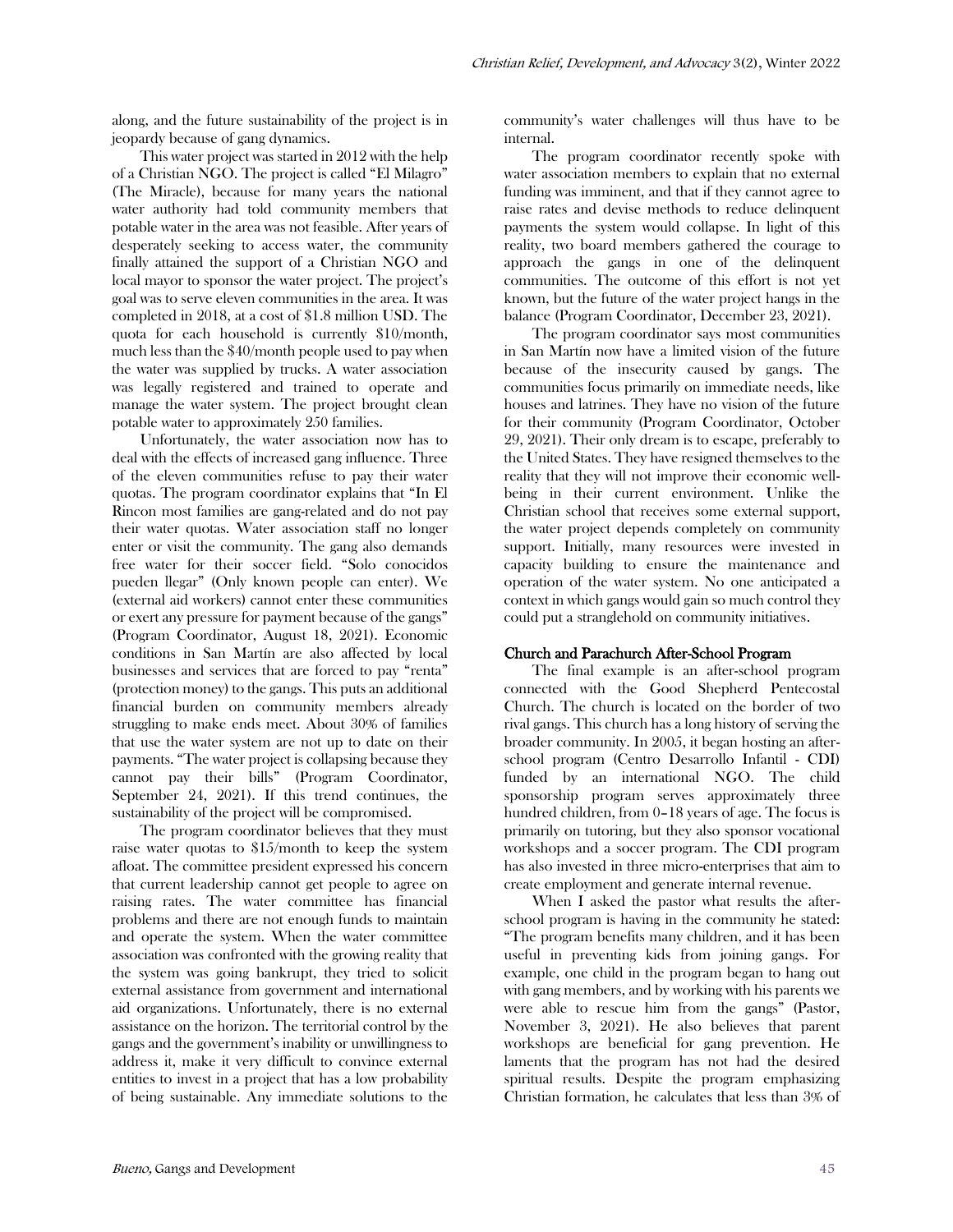the children who have gone through the program are actively attending a church. I followed-up on why the spiritual aspects are missing, if the parachurch organization encourages the church to engage in it? He initially attributed the spiritual deficit to a lack of prayer (spiritual commitment), but he also admitted that the church did not always support the program as it should. Church and CDI program activities are not completely integrated and operate semi-autonomously. To illustrate his point, he gave the following example: "The CDI has a vocational training program for music, yet the church itself does not have a worship group." The Good Shepherd Church had once been a "leader church" in the community of San Martín. But today the pastor's vision of the church's role in the community is more cautious.

In 2020, the national director of after-school programs informed the church that they would no longer be expanding operations in El Salvador. According to a statistical report, the community was no longer considered to be in conditions of extreme poverty. After more than fifteen years of operating in the community, the program is beginning a process of transition toward self-reliance. I asked the pastor if the church and established micro-enterprises could sustain the current program. "The program has a monthly budget of \$6,000 USD," he said, "and the microenterprises are currently generating about \$250 per month. With a 50-member church it would be difficult to sustain the program without external support" (Pastor, December 22, 2021). The priority is to get currently enrolled children through the program.

The after-school program in San Martín is part of a direct partnership between the local church and the international parachurch organization. There is no formal agreement with the national church organization. Pentecostal churches' autonomous associational structure lends itself to these hub-andspoke alliances with parachurch organizations. Whether direct partnerships are done for expediency or principle, the net result is that local churches' ecclesiastical support systems are often unaware of their activities or unable to support them. From an institutional perspective, the national church plays a limited role in sustaining these programs.

In addition, the fact that the local congregation cannot sustain the children's after-school program without parachurch sponsorship is concerning in a local economy controlled by gangs. One of the hallmarks of transformational development strategies is that they connect projects with a local church. It becomes a major challenge when local churches (primarily in lowincome communities) do not have the support systems to sustain initiatives. Much like the Christian school, the benefit of this program for the three hundred plus children is undeniable, and it is especially critical for

keeping more children from joining gangs. The challenge is keeping programs operational when current indicators used to determine need do not take into account the effects of gangs. This program is critically important for gang prevention, but because this is not the primary focus of the program it may lose its financial support. The type of poverty inflicted by gangs cannot always be measured by traditional standard of living metrics.

Overall, church and parachurch organizations' transformational development projects and programs in San Martín have been effective in addressing individual needs of children and families. Their presence in the community also provides a glimmer of hope that there is a way out of gang entanglement. Unfortunately, without major macro/structural change the gangs will continue to deprive these communities of the stability that makes sustainable development possible. The need for a more collective response is thus critical. Churches and parachurch organizations have unique access to gang entangled-communities, but they cannot be expected to transform them alone.

## Analysis

Pentecostals and gangs in El Salvador share space, family ties, and cosmology, but their contrasting responses to marginalization put them in tension. There is no common vision of the future and their methods of influence are diametrically opposed. Yet in spite of the volatile environment, local Pentecostal churches and parachurch organizations have managed to survive by taking a cautious approach to social engagement. As a result, they are among the few remaining social organizations in increasingly isolated, gang-controlled communities. Their presence and local empowerment programs provide valuable assistance to many vulnerable families. At the same time, the increase in gang influence exposes the limitations of these approaches. As gangs expand their networks of influence, sustainable transformational development initiatives are increasingly stifled. The need to address gang issues is paramount for the well-being of these communities. Unfortunately, there is no gang specific transformational development approach to guide churches and parachurch organizations to achieve sustainable change.

Before considering transformational development strategies for gang-entangled communities, it is important to situate the analysis within the day-to-day environment. Rehabilitation and reintegration programs are clearly part of a comprehensive gang mitigation strategy, but they have little effect on gang control and violence. For this reason, the focus of this research is on the effects gang entanglement has on the sustainability of transformational development efforts in the community. As witnessed in the community of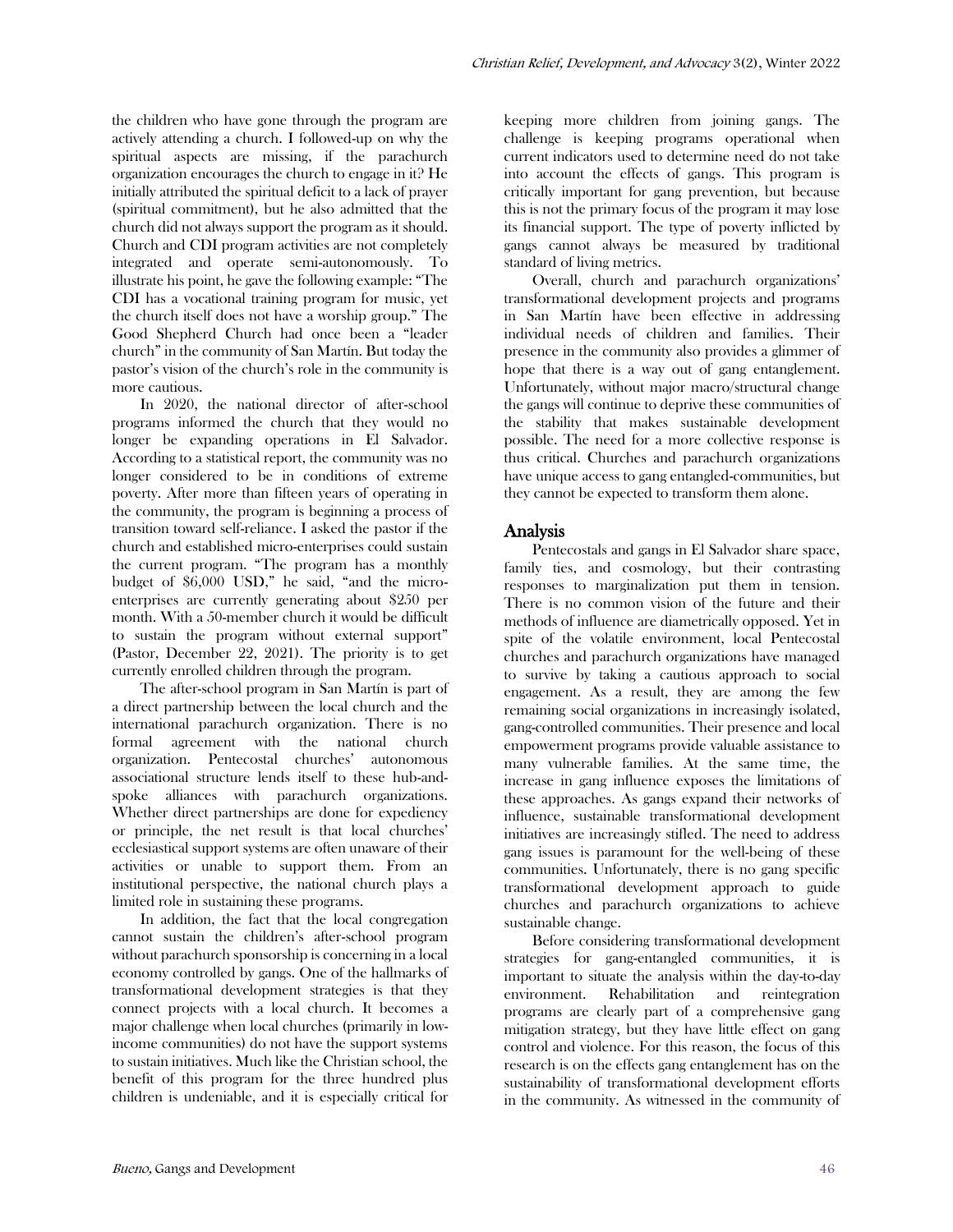San Martín, most established transformational development programs are currently following program strategies and procedures that were developed prior to, or independent of, gang entanglement. Program criteria and methods did not anticipate how increased gang control would affect their long-term goals. At present, local churches and parachurch organizations are in tension with gang influence, and there are few, if any, ongoing sustainable transformational development approaches that address gang entanglement.

A review of different gang mitigation strategies applied to date can be disheartening. Aggressive police tactics, macro-level structural adjustment polices, and gang rehabilitation initiatives have all proven largely ineffective (Wolf 2017, 208). Gang-entangled communities are in development limbo. There is no immediate solution to the structural concerns feeding gang growth, and increasing gang control in marginal communities affects the stability required for sustainable development. For transformational development practitioners it is hard to find right-fitting strategies. The community water project in San Martin provides an example of an NGO that, in the absence of a suitable strategy, simply stays the course. The water project continues to pursue a standard programmatic progression from dependence to independence. Yet increased gang control affects the stability required to achieve sustainability objectives. Ignoring these social dynamics can create misaligned goals and strategies, and put added strain on local stakeholders.

Considering the organizations that adjust or initiate new programs in gang-entangled communities, the vast majority focus on addressing immediate needs. In San Martín, the instability caused by gang control caused the Christian NGO to instinctively focus new efforts on addressing basic needs, such as latrines. Development organizations commonly adjust their programs when a major disaster strikes a community. In cases where wars break out or natural disasters strike, policies and procedures shift toward disaster relief and/or refugee assistance. Similarly with gang entanglement, in the absence of stability, many development practitioners gravitate toward providing direct assistance. After all, violent social crises caused by terrorism or crime are typically classified as disasters (Wisner 2015). Unfortunately, in the case of gang entanglement, the social crisis has no clear ending point. In many communities, gang entanglement has become the new norm. Also, in cases where emergency relief methods are employed, they do not create any kind of systemic and permanent change in the social conditions that can help stabilize the community. Church and parachurch organizations that utilize emergency relief tactics must be mindful that the situation may not improve any time soon.

Finally, let us consider conflict theory approaches to addressing gang violence. There is ethnographic research in other parts of Latin America that reveals that residents in conflictive communities can and do stand up to violence by state and non-state actors. But in El Salvador, open confrontation of the gangs is rare (Wolf 2017, 229). What makes some forms of civil resistance possible in some contexts and not in El Salvador is unknown. But what is clear is that anyone confronting gangs without government support is likely vulnerable to both legal prosecution and/or gang reprisal. Similarly, non-confrontational structural strategies also seem destined to fail. Alex de Waal suggests that "people need to develop a sense that, as part of a larger political community, they have rights on which they should insist – to development, to a sustainable livelihood, to respect for civil and political rights" (Quoted in Myers 2011, 196). Still, these rights are irrelevant to gangs, because gang members do not belong to formal international systems in which they can be held accountable. At present, transformational development practitioners in San Martín and elsewhere continue to apply grassroots empowerment initiatives without a clear long-term strategy.

# Going Forward: How the International Development Community Can Support Gang-Entangled Communities.

In marginal communities, the churches' capacity to affect broad change correlates with their external alliances with international development organizations. Yet in gang-controlled communities current partnership models are hindered by hostile conditions, contested rituals, and limited capacity, all of which make the employment of formal development strategies impractical. One surmises that achieving sustainable transformational development will take time, that outside support will be essential, and that stakeholders, including even small Pentecostal churches, will have to work together. Along these lines, I believe there is a way forward if we can commit to finding better ways to support local initiatives when there is limited access. Ignoring or applying existing protocols will not achieve desired results. The challenge is to define transformational development policies, advocacy, and support resources that specifically suit gang-entangled communities.

The first decision transformational development practitioners face when confronted with gang-entangled communities is whether to engage. The trend has been that as gang control and violence increase, external development agencies withdraw. Gang-entangled communities thus become progressively more isolated from external support systems. For example, Médecins Sans Frontières (MSF) temporarily suspended its operations in El Salvador after one of its teams came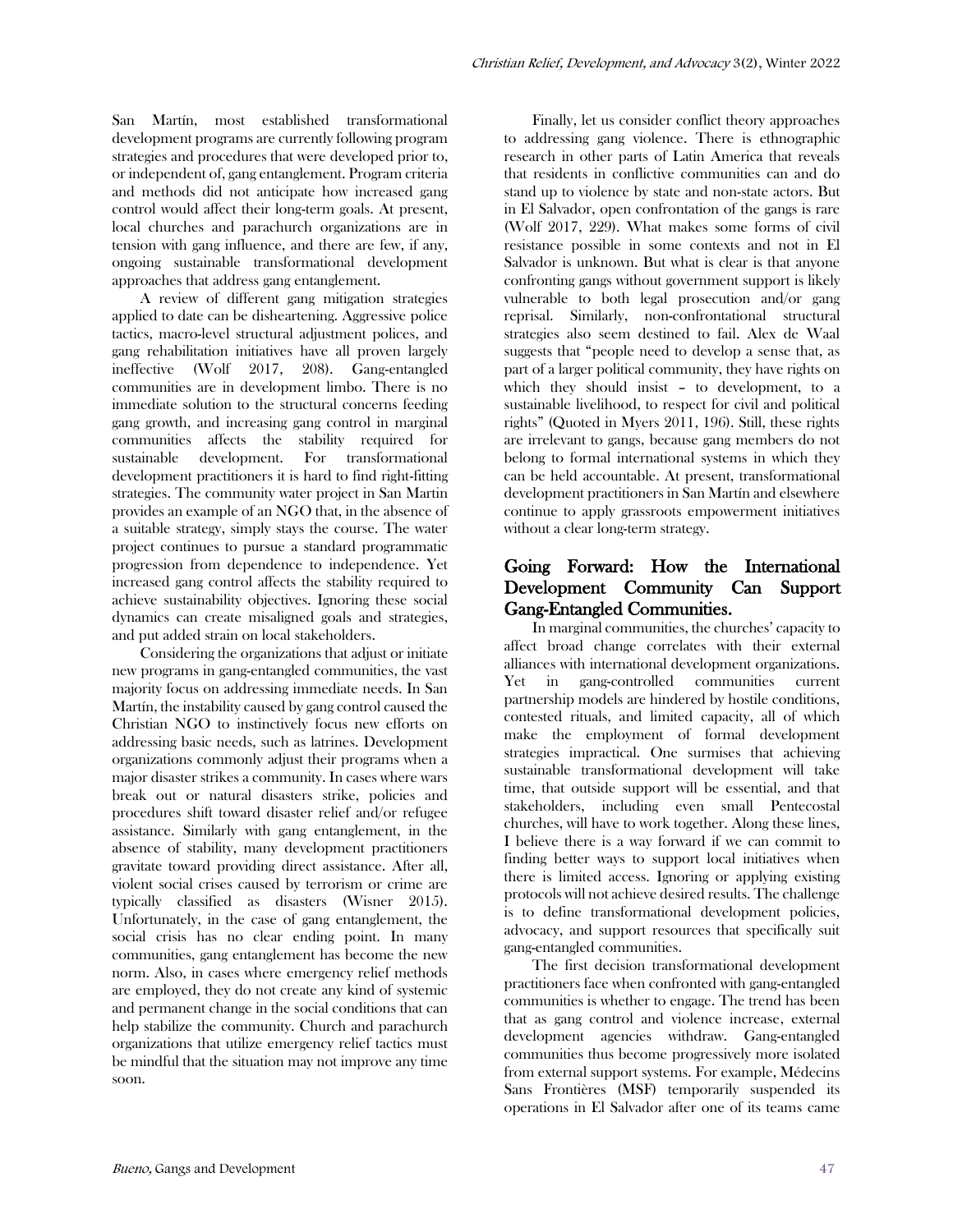under attack from armed gangs (Rentería 2021). As evidenced by this incident, when organizations are affected by gangs, they are left to consider their policies and procedures on their own, without the benefit of any gang-specific strategy. Decisions by international organizations to engage in El Salvador are being made in offices isolated from gang-affected communities. At the moment each organization must negotiate its own gang-entanglement strategy.

The magnitude of the gang problem in many communities of El Salvador also affects how NGOs operate. For example, [Homies Unidos](about:blank) (a peer-based NGO) had its funding suspended because formal evaluations could not be carried out by independent observers (Wolf 2017, 236). Gang suspicion of outsiders hinders many formal funding protocols. Whether it is the gangs that restrict access, or the staff of donor agencies who decline to visit gang-controlled communities, the net effect is increasing isolation. Increasingly, only local institutions remain active in these communities, but it seems unreasonable to expect them to address gang issues on their own. Development specialist Alan Fowler points out that micro-level development empowerment approaches must be combined with macro-level institutional support. Myers reinforces this point by stating: "Every community is part of a family of social systems that are regional, national, and finally global" (Myers 2011, 189). Local church leaders, community members, and transformational practitioners need support from the international development community. Identifying better ways to support local initiatives that are inaccessible because of gangs is a critical first step.

The next step in identifying a better way to address gang-entangled communities is adjust the lenses through which we assess the problem. By applying Offutt's social entanglement theory, we can better understand who we are engaging and what the challenges are. In the case of the after-school program in San Martín we see how development practitioners use a generic standard of living index to determine if the program meets their criteria. Based on these criteria, the program has begun a phase-out process, despite the fact that the program is very valuable in preventing young people from joining the gangs. Appropriate transformational development strategies in El Salvador's marginal communities require us to view gangs as a form of poverty. Communities entangled by gangs may not always appear to be materially poor, but they lack freedom, peace, and employment prospects. Also, the economy in marginal communities in El Salvador is heavily reliant on remittances from family members who have migrated. This can skew the perception of need, because those resources are externally generated; migrating parents may solve their immediate financial needs, but may also expose their

children to gang recruitment and does not create prospects for future employment. The effects of poverty in gang-entangled communities go beyond the financial. Transformational development assessment criteria must integrate physical, social, psychological, and spiritual effects of gang entanglement.

Finally, with a degree of optimism, we can attest to the importance the local church plays in any long-term transformational strategy. But how churches go about identifying kingdom principles in gang-entangled communities is critical. The moral question of when to engage or disengage from gang members is complex. For example, Polígono (a Catholic development agency) terminated its micro-enterprise program directed at gang members. The program was controversial because some believed it incentivized joining the gangs. Young people witnessed how much support and resources were directed at gang members. Building healthy relationships is a challenge in the best of circumstances. Determining when to engage or disengage from gang demands is an ethical matrix only the truly vested can decipher. It brings me back to the words of the school director in San Martín: "They know when you are on their side." This statement is not about being pro-gang or anti-gang. It is about an awareness of the person and context one addresses. Any moral or ethical guide for navigating gang entanglement must emerge through the diligent pursuit of truth from kingdom-minded stakeholders. A kingdom mindset for San Martín must be fleshed out by those who live and work there. The international development community can help facilitate this process, but local participants must be centrally involved.

The gang situation in El Salvador foreshadows the prophetic vision of children turning on their parents. Many aspects of transformational development work are tested by the social reality of gangs. The experiences in San Martín highlight the importance of long-term relationships, support systems, and right-fitting strategies. Insular empowerment strategies are not enough to mitigate gang influence. A more robust and collective approach is necessary. The larger development community has the unique challenge of increasing support in less accessible communities. These are just a few of the important elements to consider in gang-entangled communities. Many other macro-level transformational development policies and procedures need to be examined in light of this social phenomenon. The hope is that by integrating the broad development community into the conversation of those who live and work in gang-entangled communities, we will find the best ways forward.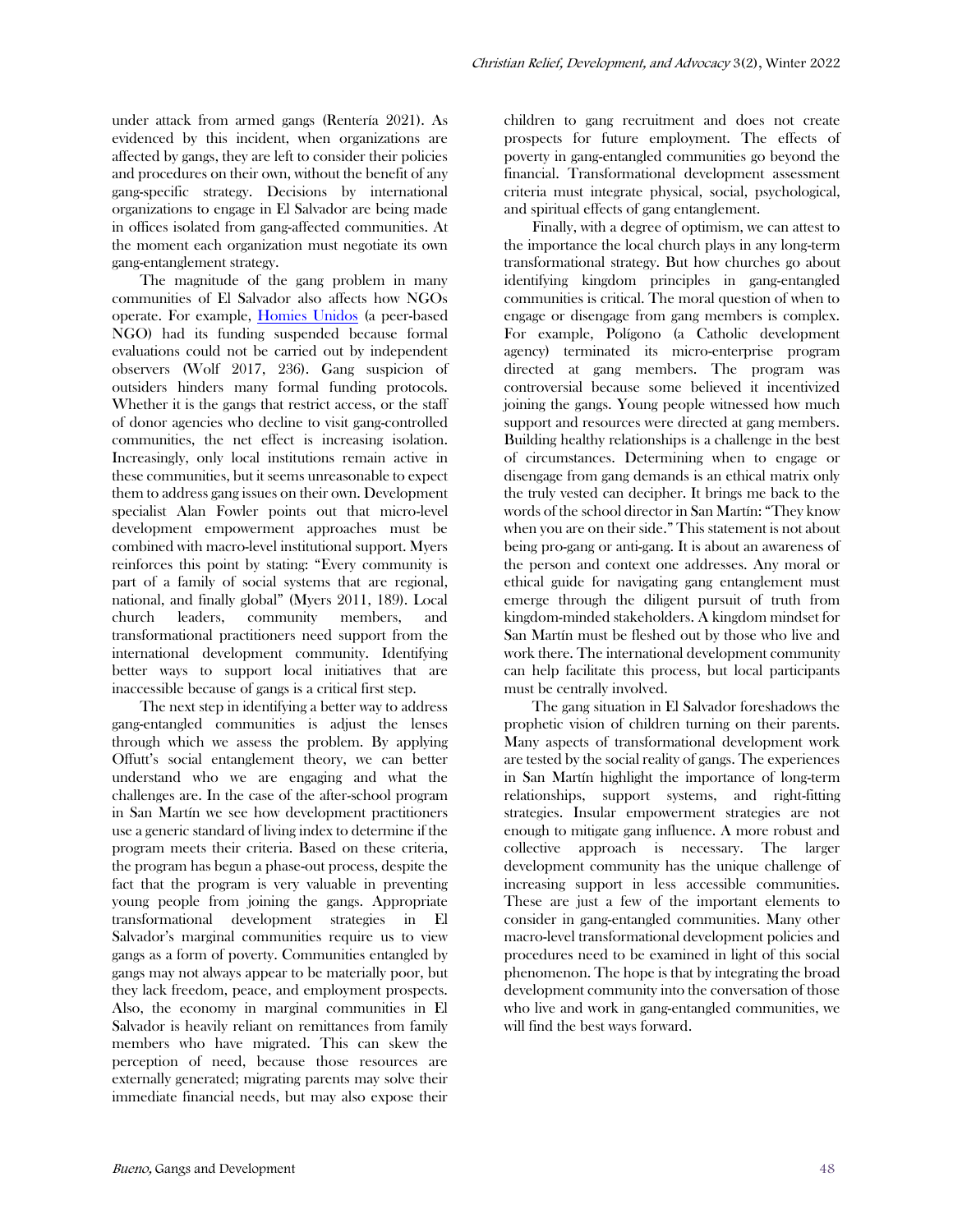#### References

- Alfaro, Xiomara and David Marroquín. 2021. "Supuestos pandilleros asesinan a pastor de la iglesia Elim en Apopa." El Salvador.com. April 1. https://www.elsalvador.com/noticias/nacional/apop a-violencia-homicidios-pastor-ricardo-mejia-iglesiaelim/823047/2021/.
- Brenneman, Robert. 2012. Homies + Hermanos: God and Gangs in Central America. New York: Oxford University Press.
- Bueno, David. 2001. "The Struggle for Social Space: How Salvadoran Pentecostals build communities in the rural sector." Transformation 18(3), 171-91.
- Bueno, Ronald Todd. 2019. Translating Pentecost into Transformed Communities in El Salvador: Pentecostal Churches, Social Engagement and Social Change in El Salvador. PhD Dissertation, University of Middlesex.
- Care Worker. 2017. Interviewed by Steve Offutt who shared this with the author on February 3, 2021.
- Clarke, Gerard. 2006. "Faith Matters: Faith-based Organizations, Civil Society, and International Development." Journal of International Development 18(6), 835-48.
- Collier, Paul. 2007. The Bottom Billion: Why the Poorest Countries are Failing and What Can Be Done about It. New York: Oxford Press.
- Dudley, Steven. 2019. "MS-13: America's Most Notorious Gang. Modern Wisdom Podcast 316," YouTube. [https://youtu.be/Q94Ng1m1mzI](about:blank)
- Insight Crime. 2021. "MS13: El Salvador." Last updated September 22. [https://insightcrime.org/el](about:blank)[salvador-organized-crime-news/mara-salvatrucha](about:blank)[ms-13-profile/.](about:blank)
- DIGESTYC Dirección General de Estadística y Censos, Ministerio de Economía. 2021. 06\_San\_Salvador\_Proyec\_Grupos\_de\_edad\_2020 -2025\_Rev2021 en Excel. [http://www.digestyc.gob.sv/index.php/novedades/av](about:blank) [isos/1023-proyecciones-y-estimaciones-de](about:blank)[poblacion-municipal.html.](about:blank)
- Huezo Mixco, Luis R. 2020. "Empoderados en el Espíritu. Una Aproximación al Pentecostalismo en El Salvador Moderno." In Mansilla, Miguel Ángel and Mariela Mosqueira, Directors. Sociología del Pentecostalismo en América Latina. Santiago: RIL Editores, 213-243.
- Martin, David. 1990. Tongues of Fire: The Explosion of Protestantism in Latin America. Oxford: Basil Blackwell.
- Martínez, Carlos and Roberto Valencia. 2018. "Mara Salvatrucha: 'Fue un error haber aceptado dinero de los partidos político.'" Elfaro. April 15. https://elfaro.net/es/201804/salanegra/21718/Mara-Salvatrucha-%E2%80%9CFue-un-error-haber-

aceptado-dinero-de-los-partidospol%C3%ADticos%E2%80%9D.htm.

- Myers, Bryant L. 2011. Walking with The Poor: Principles and Practices of Transformational Development. Maryknoll: Orbis Books.
- Offutt, Stephen. 2020. "Entangled: Evangelicals and Gangs in El Salvador." Social Forces 99(1), 424-45.
- Offutt, Stephen. (Forthcoming). Evangelicals and Gangs in El Salvador. New York: Oxford University Press.
- Pastor. 2021. Name omitted for safety. Interviewed by author on November 3 and December 22.
- Program Coordinator. 2021. Name omitted for safety. Interviewed by the author on August 18, September 24, October 29, November 3, and December 23.
- Reno, R. R. 2019. Return of the Strong Gods: Nationalism, Populism, and the Future of the West. Washington, DC: Regnery Gateway.
- Rentería, Nelson, with editing by Diane Craft. 2021. "Doctors Without Borders suspends work in El Salvador after attack." Reuters, January 31. [https://www.reuters.com/world/americas/doctors](about:blank)[without-borders-suspends-work-el-salvador-after](about:blank)[attack-2021-02-01/.](about:blank)
- School Director. 2021. Name omitted for safety. Interviewed by author on September 9, 17, 23, October 29, November 2, 6 and December 2.
- The Economist. 2018. "El Salvador's violent gang members are finding God in prison." YouTube, May 22. [https://youtu.be/7deancj6lzw.](about:blank)
- Vásquez, Manuel A., Marie Friedmann Marquardt, and Ileana Gómez. 2003. "Saving Souls Transnationally: Pentecostalism and Gangs in El Salvador and in The United States." In Manuel A. Vásquez and Marie Friedmann Marquardt. Eds. Globalizing the Sacred, 119-44. New Brunswick: Rutgers University Press.
- Wisner, Ben. 2015. "Community Resilience to Disaster." In James Write. Ed. Encyclopedia of the Social & Behavioral Sciences, 2nd. Ed, 354- 360. Elsevier.
- Wolf, Sonja. 2017. Mano Dura: The Politics of Gang Control in El Salvador. Austin: University of Texas Press.
- World Bank Group. 2021. "Poverty & Equity Brief, Latin America & the Caribbean: El Salvador." April.

[https://databank.worldbank.org/data/download/po](about:blank) [verty/987B9C90-CB9F-4D93-AE8C-](about:blank)[750588BF00QA/AM2020/Global\\_POVEQ\\_SLV.](about:blank) [pdf.](about:blank)

Youth Pastor. 2021. Name omitted for safety. Interviewed by author on September 24, 25.